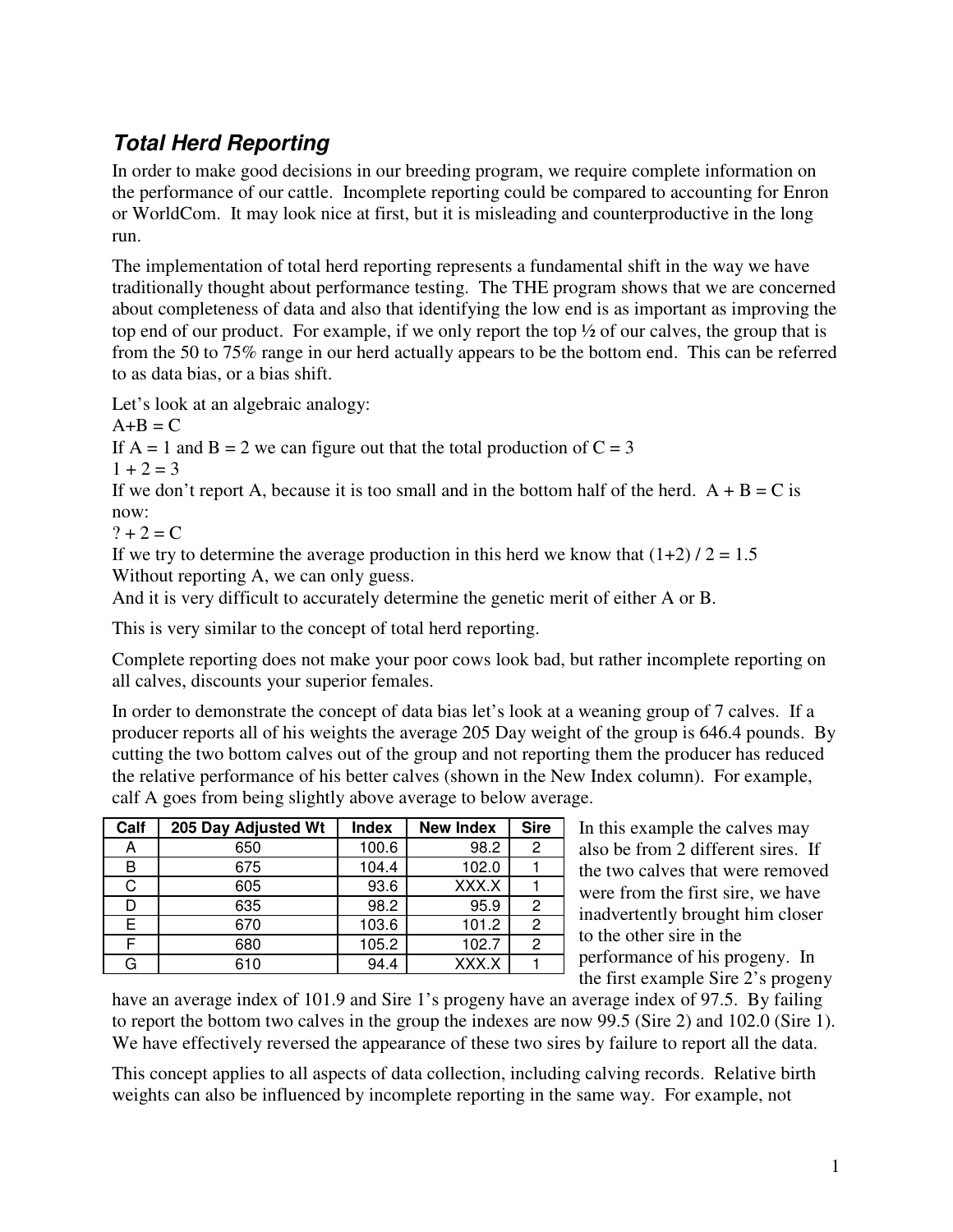reporting your heavy calves makes your light calves relatively heavier, when compared to the remaining calves.

If we look at the following charts, we can see that by only reporting the top  $\frac{1}{2}$  of the calves we have moved from comparing 150 calves, to only comparing 75. As well, we have moved half of the top calves into the bottom ½ of the herd, and changed the distribution within the group. We have reduced the variability and lessened our opportunity to make good selection decisions.



This has negative marketing and selection implications, as indexes are reduced on calves that should appear better.

In profitable beef production, fertility is paramount to success. Without the collection of complete breeding and production and fertility information it is impossible for us to identify those animals that carry optimal genetics. Even a trait as simple as pounds weaned per cow exposed requires knowledge of breeding and production data across the entire herd. If we look at the above charts as an example, we see that incomplete reporting washes out, or hides our superior animals. A good example, if the cow that is 5 years old and has only had 1 calf reported to the dataset. While the odds are good that her other calves may not have been of a quality to register, by failing to report them, we do not know if the dam was open for the first 3 years of her productive life, or simply failed to produce quality calves.

As well, collection of disposal information on females and calves may provide the potential to identify genetics for disease resistance, longevity, and other traits of growing importance to profit.

If we believe that beef production is a combination of genetic factors interacting with the environment, then it is vital that we collect as much information from all environments as possible.

Successful breed improvement programs revolve around the concept of measuring traits that are important, comparing those traits between animals and then selecting the superior animal. Total herd reporting allows us to do this objectively.